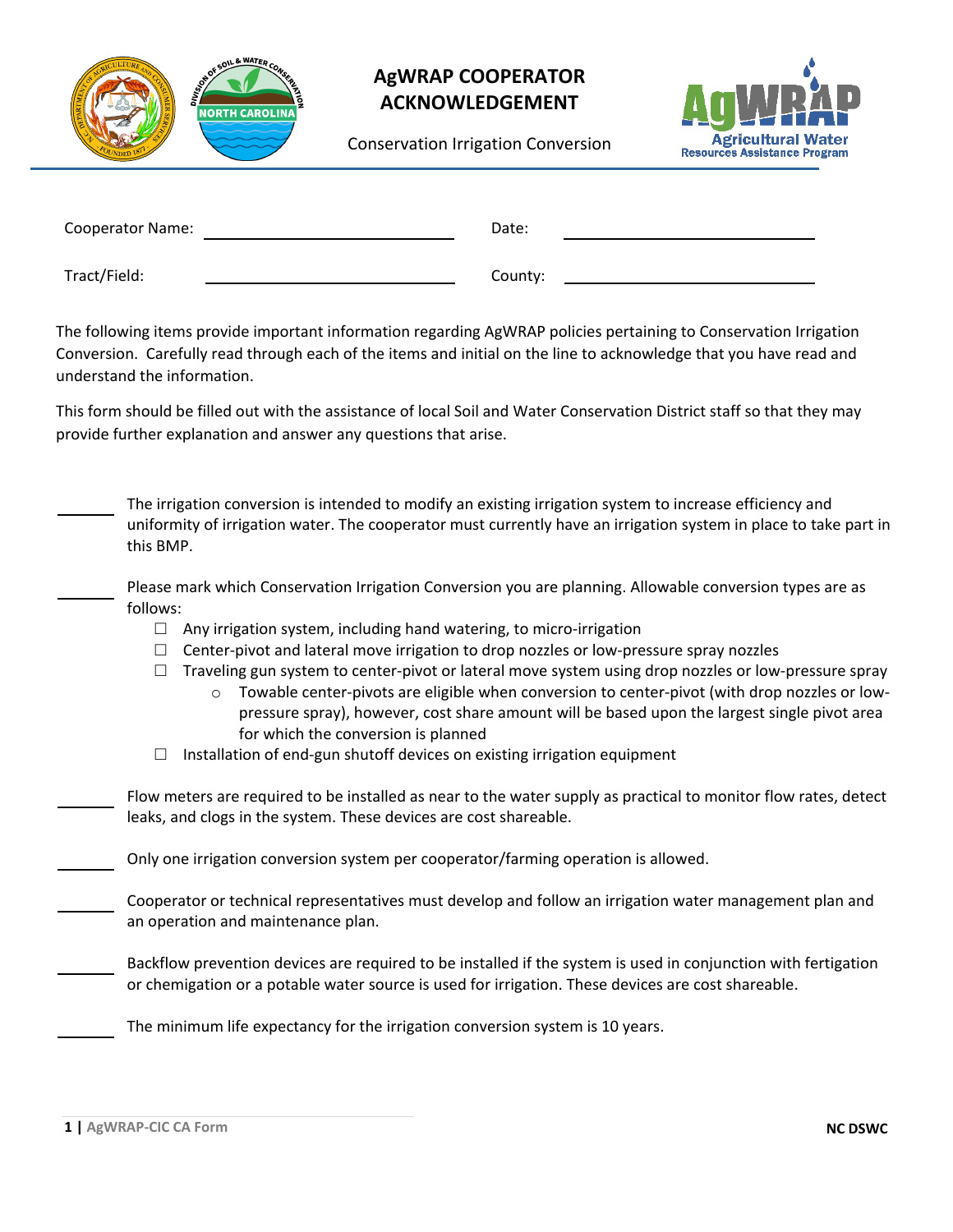

## **AgWRAP COOPERATOR ACKNOWLEDGEMENT**

Conservation Irrigation Conversion



Alternative solutions to address the inadequate water supply resource concern or other resource concerns will be considered and evaluated.

All Conservation Irrigation Conversion systems must be certified by a professional engineer, an NC licensed irrigation contractor, a person certified by the National Irrigation Association, a USDA NRCS Technical Service Provider with Conservation Activity Plans (CAP) 118 authorization, or an individual with appropriate job approval authority.

The AgWRAP cost share rates for Conservation Irrigation Conversion INSTALLATION are as follows:

| <b>Applicant Type</b>                                                                             | <b>Cost Share Rate</b>              | <b>Maximum</b><br>Reimbursement |
|---------------------------------------------------------------------------------------------------|-------------------------------------|---------------------------------|
| Standard                                                                                          | 75% of actual costs<br>per receipts | \$25,000                        |
| New or Limited Resource Farmer*<br><b>Enhanced Voluntary</b><br>Agriculture District <sup>#</sup> | 90% of actual costs<br>per receipts | \$30,000                        |

\* Certified using NC-ACSPs-1E # Certified using county enrollment records.

The AgWRAP cost share rates for Conservation Irrigation Conversion DESIGN are as follows:

| <b>Applicant Type</b>                                          | <b>Cost Share Rate</b>              | <b>Maximum</b> |
|----------------------------------------------------------------|-------------------------------------|----------------|
|                                                                |                                     | Reimbursement  |
| Standard                                                       | 75% of actual costs<br>per receipts | \$5,000        |
| New or Limited Resource Farmer*                                | 90% of actual costs                 |                |
| <b>Enhanced Voluntary</b><br>Agriculture District <sup>#</sup> | per receipts                        | \$7,500        |

\* Certified using NC-ACSPs-1E # Certified using county enrollment records.